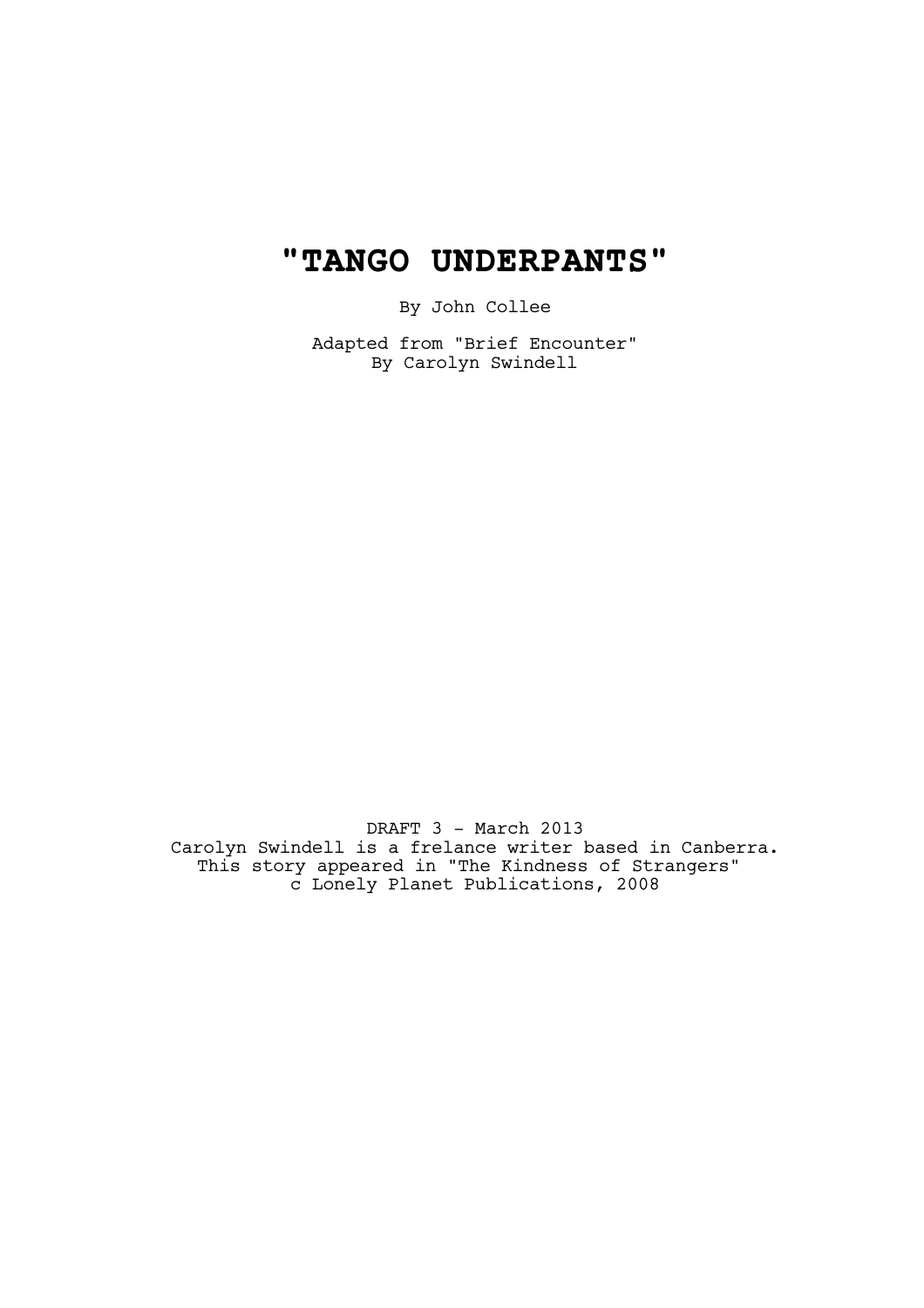#### 1 **INT. BEDROOM. TITLE SEQUENCE. DAY** 1

Sensible, white undies cover an attractive bum.

Above them a simple singlet, and being pulled up  $-$  a pair of worn jeans.

A FIXED-CAMERA HIGH SHOT takes in the bed and room. \*

In time-lapse, over the course of a few hours we see Carolyn cover the bed with things for a trip to South America.

Jeans. Socks. Other socks. T shirts. Different T shirts. Dress, Shoes, toiletries, plain bras. Shorts.... \* Alternative dress.

Carolyn picks up the jumper and in a moment of strength throws it unceremoniously into the bin.

She is on a roll now, back to the first choice of T shirts. Nail clippers, toothbrush, a copy of  $*$ Shakespeare's Sonnets. South American Lonely Planet.... \*

It all goes into the backpack  $*$ 

CAROLYN I don't know much about travelling but I know this

A fresh set of BONDS sensible, white cotton underpants \* stuffed in a pocket of the backpack.

> CAROLYN (CONT'D) ....a girl needs sensible underwear.

The backpack is closed with a CLICK CLICK of buckles. weighs a ton. She is ready.

The CLICK CLICK turns to a TAP TAP and is joined by frenetic South American guitar as we

Run Title: TANGO UNDERPANTS

#### 2 **EXT. BUS. VILLAGE IN SOUTH AMERICA. DAY.** 2

A bus horn sounds, drowning the guitar and a classic South American bus pulls up in a South American village. The guitar continues from the bus.

The bus fills the screen - covered in dust and rust, festooned with decorations and holy icons.

A bunch of villagers pile aboard carrying pigs and chickens and raffia bags of fruit for the market.  $*$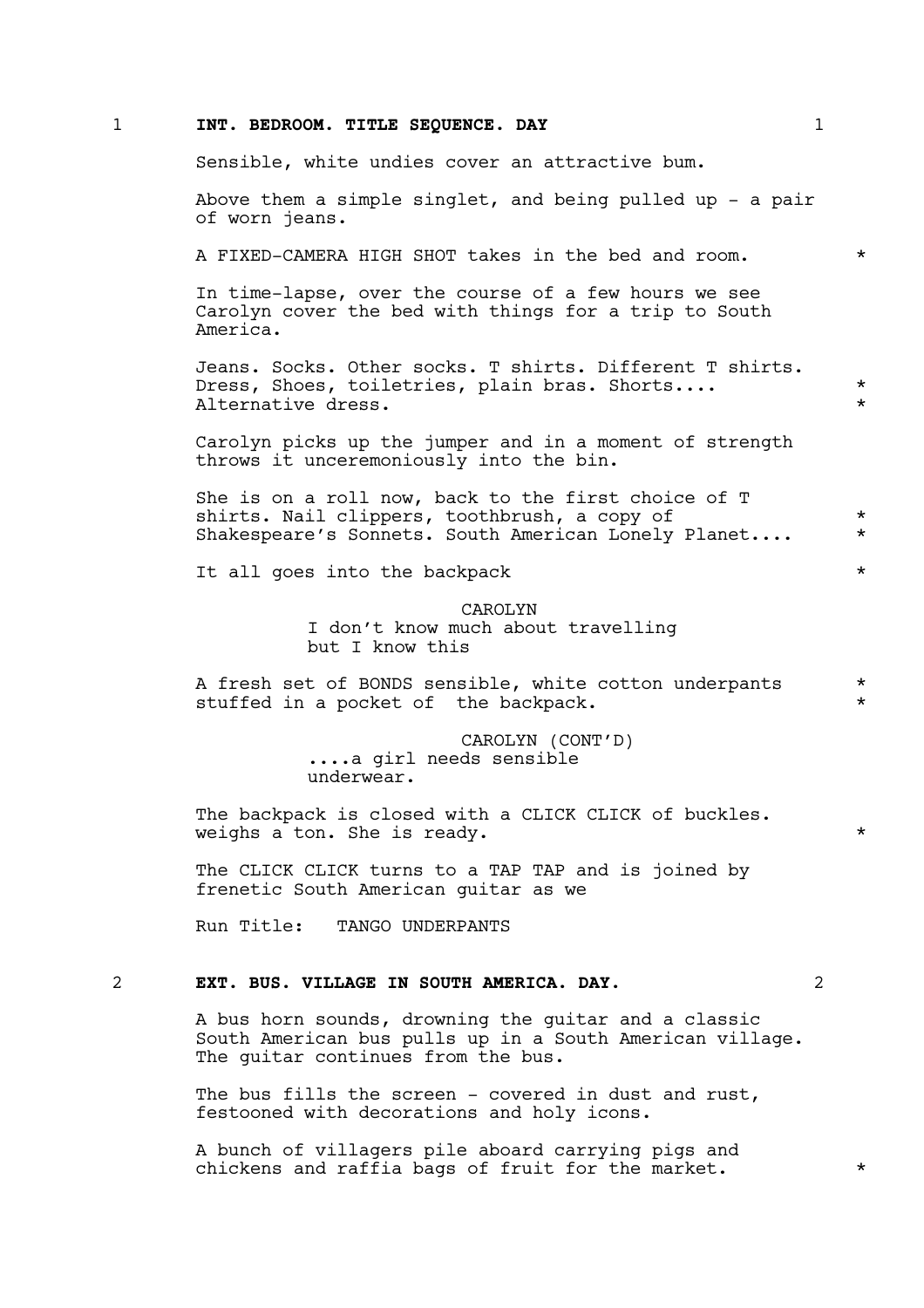#### 3 **INT. THE BUS. VILLAGE. DAY.** 3

Carolyn, looking dusty and exhausted from weeks on the road sits wedged beside and the fat lady with the \* chickens.

The bus wobbles off. To us it's all mad and exotic, to Carolyn it's familiar, uncomfortable and exhausting.

Carolyn leans her head against her backpack and sleeps.

# 4 **EXT. BUS STATION. NIGHT (THIS SCENE IS AN OPTIONAL DELETE).**4 \*

... late night. Carolyn stands bathed in harsh fluorescent light under the lonely entrance to the

BUENOS AIRES BUS STATION.

She shoulders her bag and sets off into the city.

# 5 **INT. CRAPPY HOTEL ROOM. DAY.** 5

She awakes late the next day to the sounds of the city filtering up from below.

> CAROLYN (V.O.) Three months on the road. This the second the second  $*$ must be Buenos Aires. \*

She takes in her surroundings.

The broken ceiling fan, the sagging iron-frame bed, the dusty Madonna on the painted sideboard. A stained sink in one corner.

> CAROLYN (V.O.) Travel is a drug it's perfectly true. But there's always a hangover.

She gets up stiffly and opens the shutters. Bright light. Then a wall of run down apartments and balconies festooned with washing.

> CAROLYN Its not always pretty.

Open dumpsters line the alley below the window.

#### 6 **INT. CRAPPY HOTEL ROOM. DAY. DELETE?** 6 \*

Carolyn washes her socks and underwear in the sink then...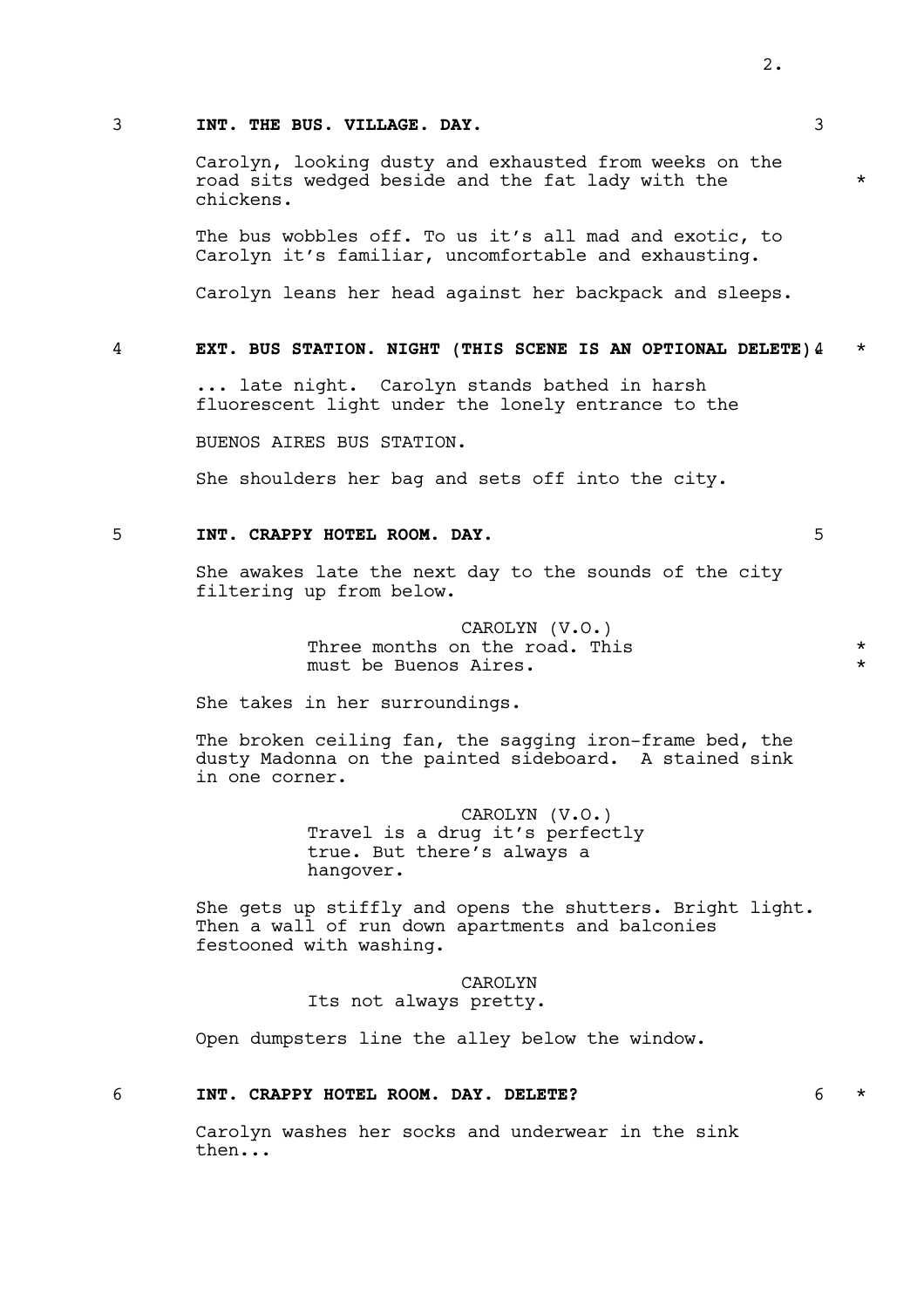#### 7 **EXT. BALCONY. DAY. DELETE?** 7 \*

Hangs them out to dry on a makeshift washing line outside the window. The underwear is now grey, the elastic and the cotton sagging.

# 8 **EXT. FLEA MARKET. DAY.** 8

Now she's walking through the local flea market:  $*$ embroidery and trinkets, unidentified fried objects,  $*$ songbirds in bamboo cages.

She's walking against the flow of the crowd. Shopkeepers try to engage her, but she's not really present.

> CAROLYN Splitting with Dave had driven me to go see the world, but I'd sort  $*$ of forgotten what I was looking \* for  $\star$

She hears music - guitar and makeshift percussion - and moves towards it.

# 9 **EXT. DANCE AREA. DAY.** 9

There's an open air restaurant and, beside it, a gypsy \* couple in their 60s doing a little exhibition tango dancing.

The dancers are lithe and athletic rather than beautiful. Their shoes are scuffed, their clothes threadbare.

The woman's dress is black velvet - decades out of date but it flows and whips around with the same energy as the dancers themselves.

Carolyn is transfixed by the passion of their dancing the focus and confidence - especially in the woman as she moves around the man showing a flash of strong sculpted leg through the high split in her dress.

Stopping briefly at the end of a backward bend, the woman \* catches Carolyn's eye, then continues with the dance.

The dancers break apart, the woman selecting a man thirty years her junior as a new partner.

Suddenly, the old man is in front of Carolyn, bowed slightly and proffering a hand. She's taken aback and declines

> CAROLYN \* ...So I'd just say "No" to \* everything.

\*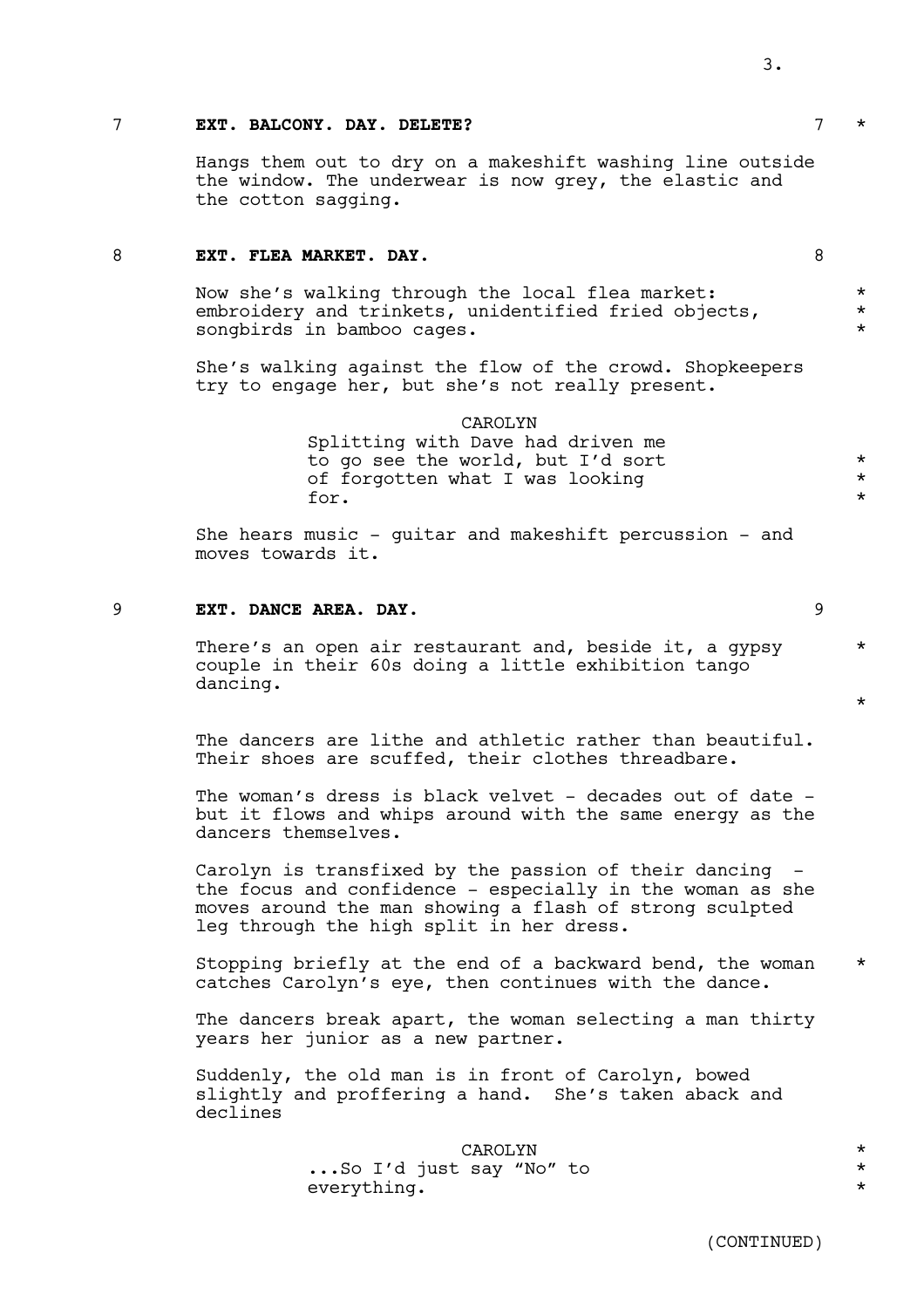He shrugs and smiles, understanding, and moves on to  $*$ another lady in the crowd, Carolyn slinks back from the scene.

# 10 **EXT. BOULEVARD. DAY.** 10

The music stays with Carolyn - playing in her head now as she wanders the city.

It's early evening - the hour of the promenade when men and women walk arm in arm - boys with girls, girls with girls, boys with boys - and people sit in the street-side cafes watching the talent going by.

She's avoiding eye copntact, watching the bums of the  $*$ people who pass in front of her. The tight little \* buttocks of South American guys and the rolling arses of  $*$ South American girls all of whom seem to manage a kind of  $*$ self confident wiggle.  $\star$ 

> CAROLYN (V.O.) Funny. I'd been like them once: \* \* sexy, confident, outgoing. But  $*$ after a while it all becomes too  $*$ <br>much effort. much effort.

She turns down a quiet side street  $*$ 

#### 11 **EXT. SIDE STREET. DAY** 11  $\star$

And finds herself alone in front of a clothes shop window \*

She stops there and regards her own reflection with a certain sense of resigned amusement:

Hair limp and scraggy. Clothes loose and worn. Posture nonexistent. Face sallow and dull. But behind all that...

... a black dress in the crowded window - not unlike the dress which the tango dancer was wearing.  $*$ 

Carolyn moves to get a better look at the black dress.

Her reflection superimposes on the mannequin - not a bad look.

### 12 **INT. SHOP. DAY.** 12

From inside the shop, LINA - a grandmotherly yet spry figure - watches Carolyn looking at the dress. \*

# 13 **EXT. ON THE STREET. DAY** 13

Carolyn sees Lina gesticulating from inside the shop.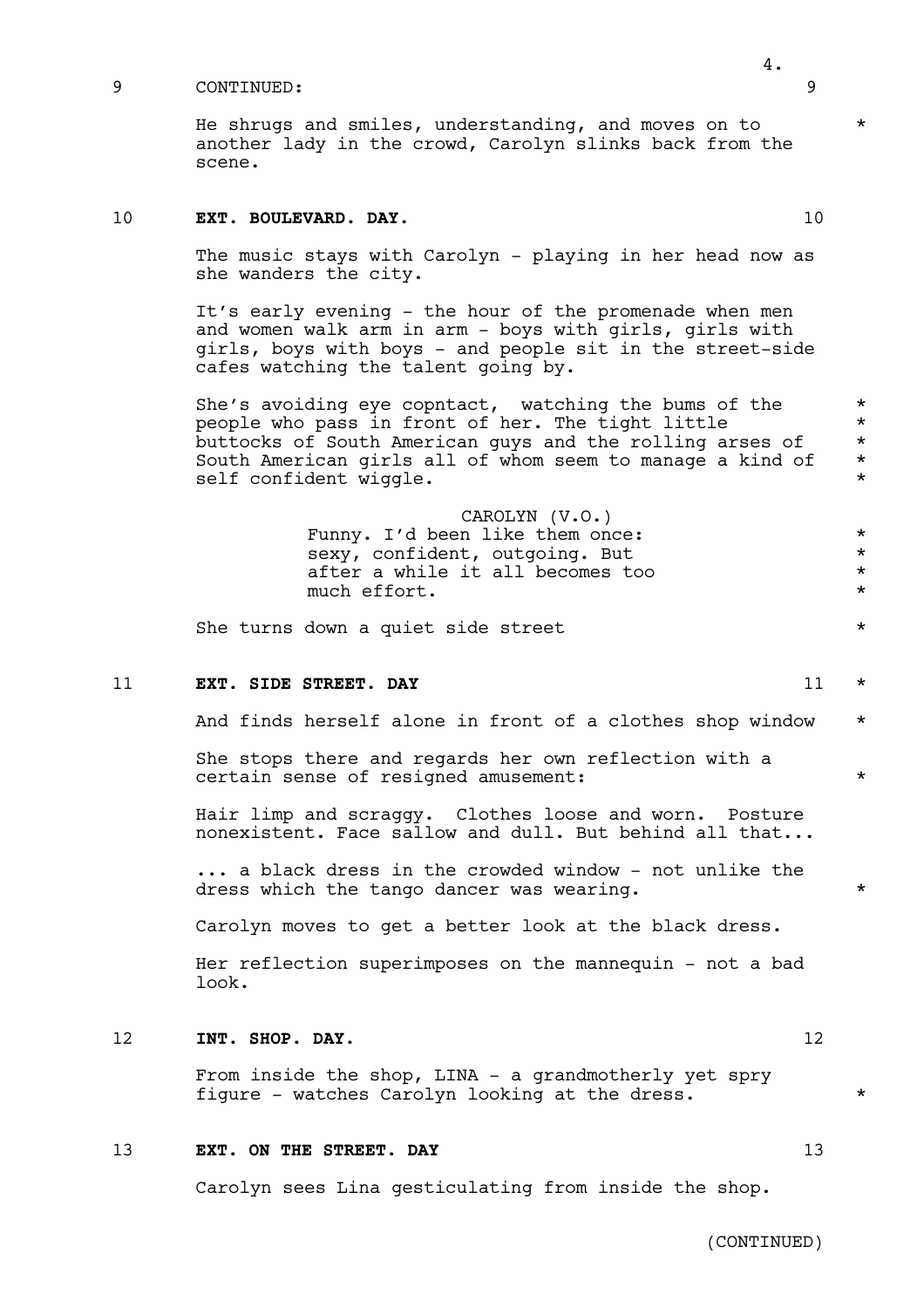13 CONTINUED: 13 13

She cautiously makes her way inside.  $\star$ 

#### 14 **INT THE SHOP. DAY** 14

LINA  $\star$ (In Spanish) \* Come in Come In  $\star$ 

Lina bustles towards then past Carolyn and straight to the dress, efficiently removing it from the mannequin.

> LINA (CONT'D)  $(\text{In Spanish})$  \* You must try it on.

# 15 **INT CHANGING ROOM** 15

In the cramped and awkward changing room Carolyn strips down to her underwear and puts on the dress.

There's no mirror.

# 16 **IN THE SHOP.** 16

Tentatively, she comes out and stands in front of the shop mirror - its a simple black dress - figure hugging. Knee length.

Even in her slightly downtrodden state she can see that it works

In front of the mirror, she does a little sashay.

The hem of the dress swings, like the dress of the tango dancer.

In Carolyn's mind Tango music starts playing again

LINA (in bad English) Beautiful is. You beautiful!

# CAROLYN

Not beautiful.

LINA

(Beaming) Si! Beautiful!

Lina beams like a proud nonna. Her huge smile slowly draws a small one out of Carolyn.

> CARTOLYN OK. I'll take it.

5.

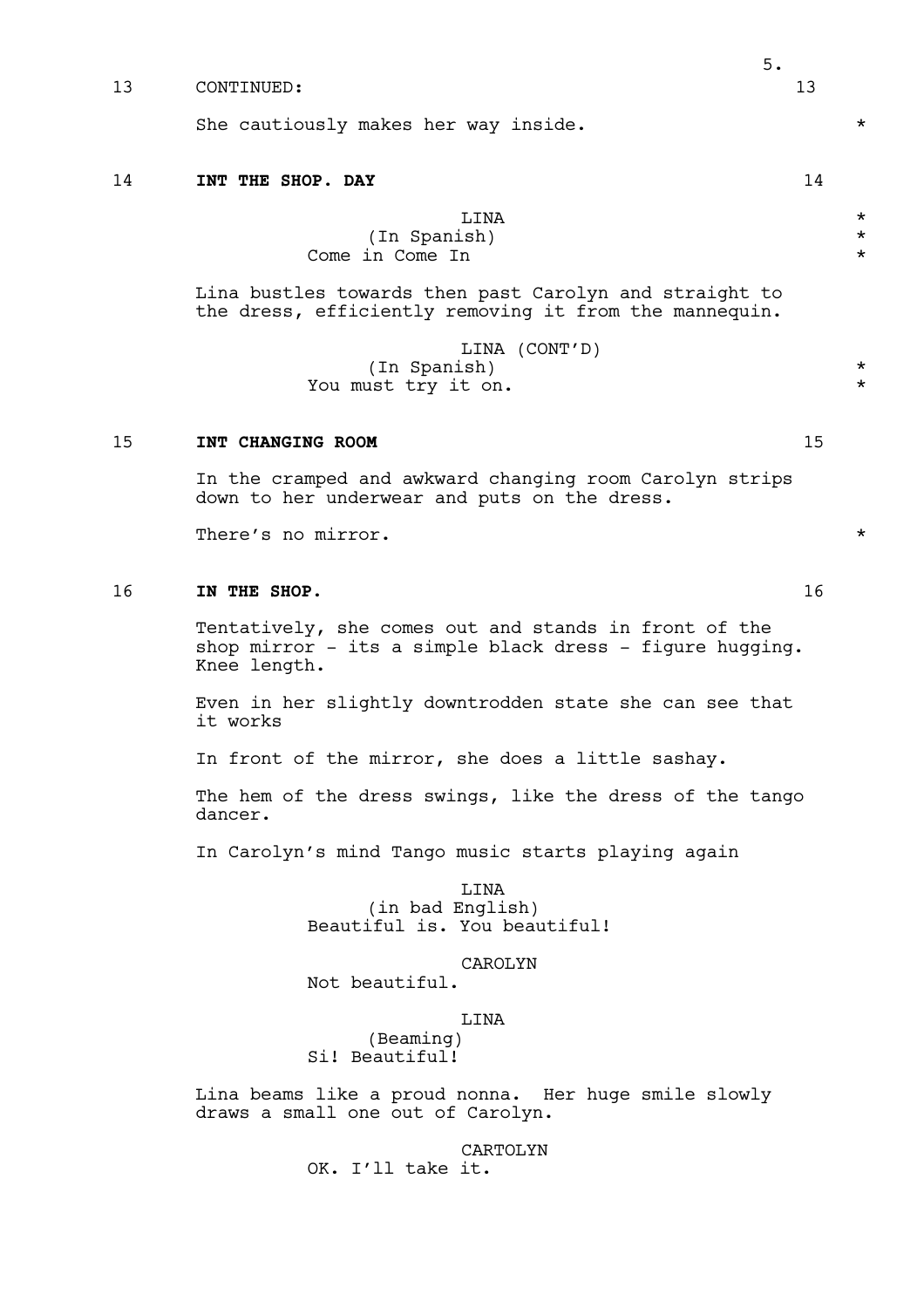# 17 **INT. CHANGING ROOM** 17

In the changing room Carolyn takes of the dress looks at herself in her underwear

> CAROLYN (V.O.) The old body wasn't holding up too badly from all that travelling.

Her gaze travels down to the white (actually grey now) cotton underpants - their elastic barely holding.

> CAROLYN (V.O.) The underpants were on their last  $\star$ <br>legs legs. \*

# 18 **INT SHOP. DAY** 18

|  | At the counter she puts down the dress and three pairs a |  |  |  |  |  |
|--|----------------------------------------------------------|--|--|--|--|--|
|  | pair of sensible skin coloured, high waisted underpants  |  |  |  |  |  |

| CAROLYN         |  |
|-----------------|--|
| (in Spanish)    |  |
| This And these. |  |

Lina looks at the sensible underpants and her smile abruptly drops.  $\star$ 

LINA

No.

CAROLYN

Si.

LINA

No.

CAROLYN

Si. Gracias.

LINA

No!

CAROLYN What do you mean no?

LINA

For you? (In Spanish) You can't wear these. These are old ladies underpants. No.

CAROLYN

Si.

**T.TNA** (In Spanish) No. No. Wait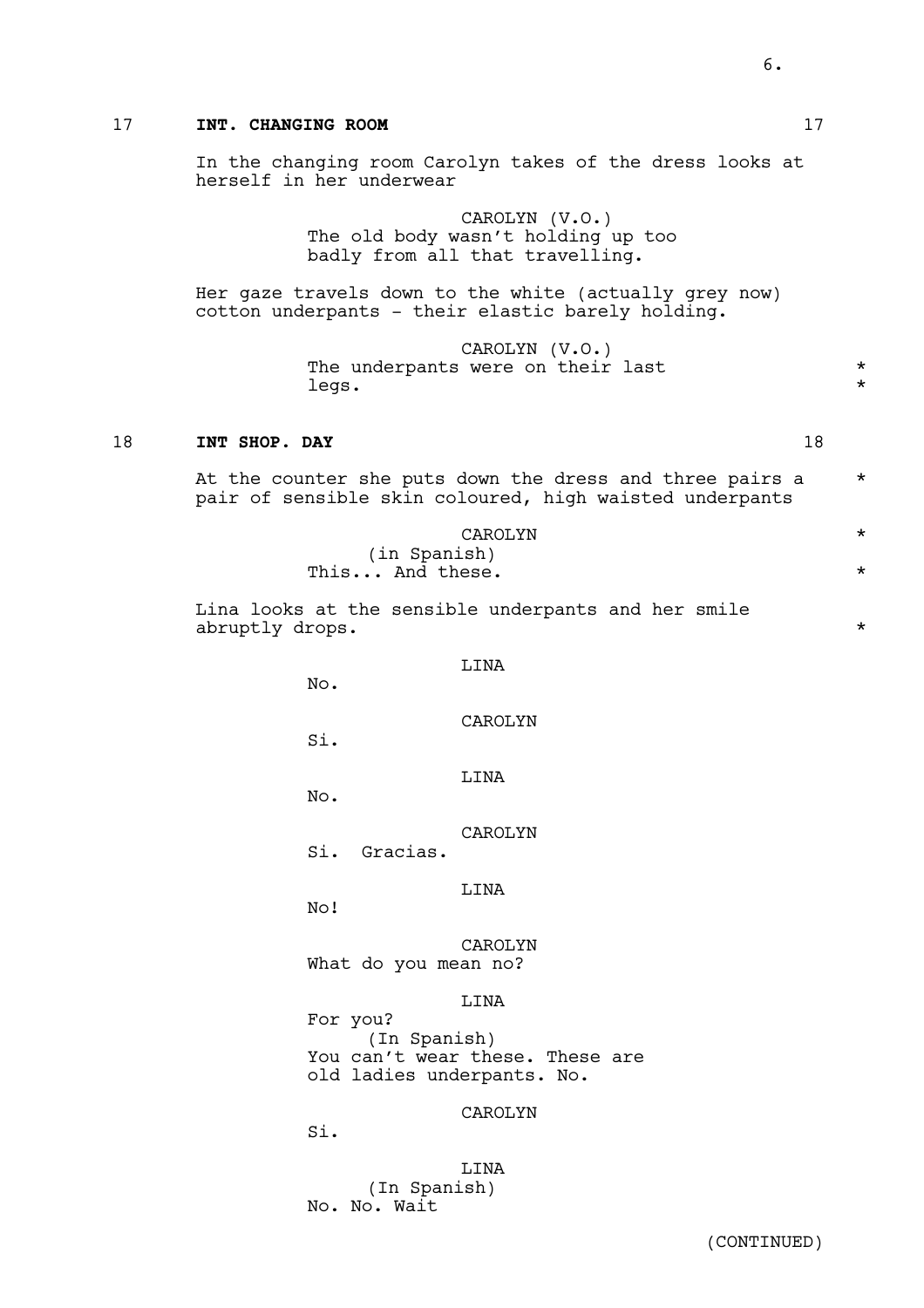She goes off to the underpants section; comes back with something different.

LINA (CONT'D)

Try these.

#### CARILYN

# You're kidding me.

Its like ...a thong!

#### LINA

Good for you.

### CAROLYN

# Bad for me. Cystitis. *Malo mi*. \*

She puts away the thong, puts the sensible pants back on top of the dress. Lina throws them aside. Carolyn \* retrives them  $\star$ 

#### CAROLYN (CONT'D)

This is ridiculous. (Slowly in English) I'm having these. The customer is always right.

#### LINA

(a flood of Spanish) I have no idea what you're saying but I'm not letting a girl like you buy a nice dress like this with underpants like these. You'll completely spoil the effect.

#### CARILYN

(in Spanish) "Effect?" What means "Effect". What word are you speaking?

Lina keep putting the bizarre black thong underpants back  $\quad$  \* on top of the dress  $\star$ 

# LINA

(in English) Just try. Much better.

#### CAROLYN

(In English) Look. Sorry. Heres the bottom line. I buy them. I wear them. They're my underpants. (In Spanish) No-one's will see them except me.

### LINA

(in Spanish) You think so? Well there's your problem right there.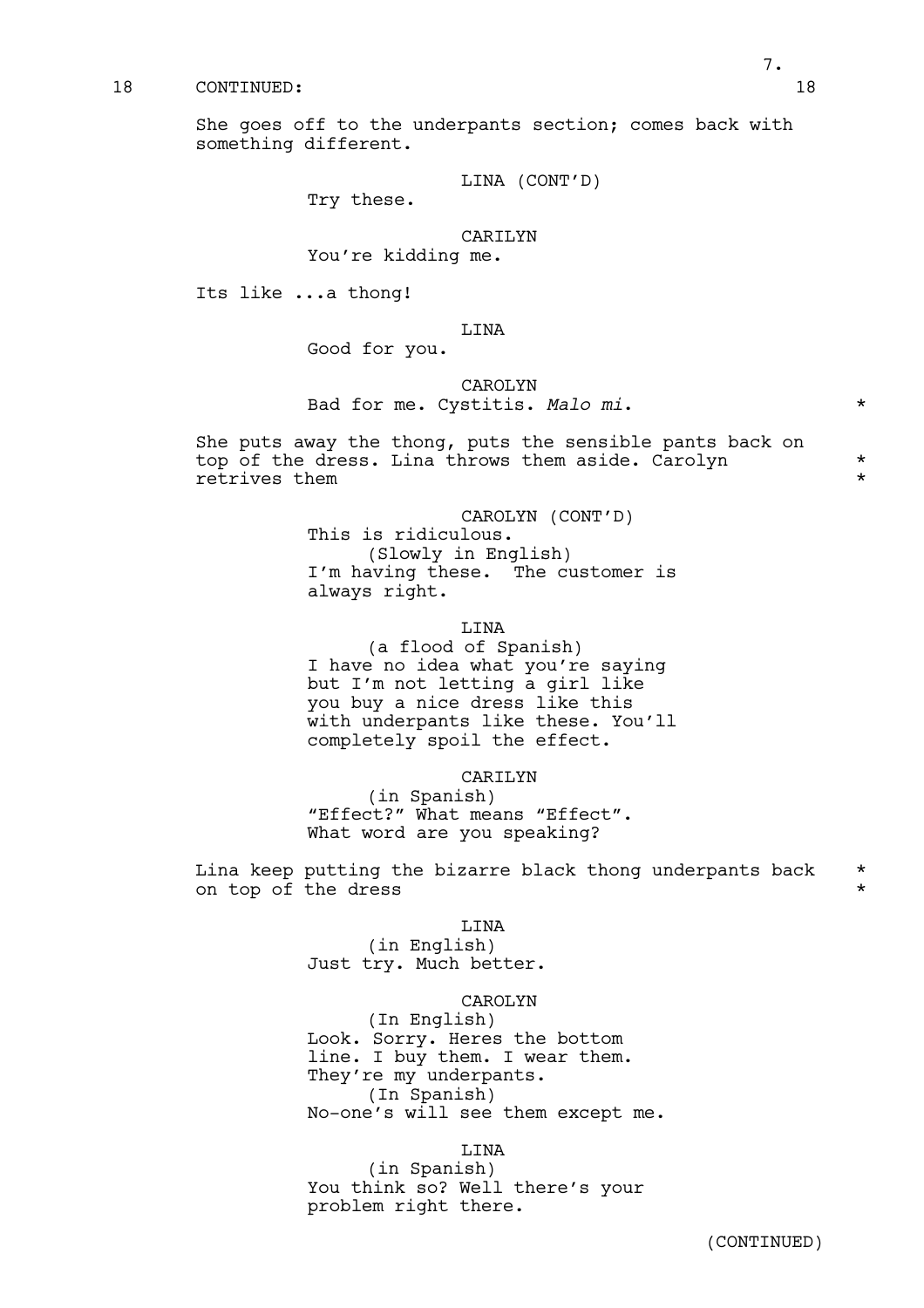#### 18 CONTINUED: (2) 18

Insulted and patronized, Carolyn goes off and returns with a pair of very slightly less grandmotherly underpants.

# CAROLYN

These then?

# LINA

No.

# 19 **AT THE COUNTER, PASSAGE OF TIME** 19

There follows a series of jump cuts which follow the process of underpant bargaining as Lina and Carolyn make their way through the lingerie section of the store.

Carolyn relents by degrees, suggesting a variety of \* medium sized briefs, none of which lina will sell her.  $*$ 

CAROLYN

This one

# LINA

 $N<sub>O</sub>$ 

CAROLYN OK this one

LINA

No No No.

CAROLYN Ok I'll wear these.

**T.TNA** 

These are appalling. Look at the colour! What if a bus hit you. A girl shouldn't be seen dead in these.

Relenting slightly, Lina picks up another pair.

LINA (CONT'D) Ok. Try these.

The pants are a red lace and sexy.  $\star$ 

CAROLYN (Beginning to weaken) Not bad, I'll take them. Happy?

Trying to add a more generous pair also \*

# CAROLYN (CONT'D) \*

And these  $\star$ 

# LINA  $\star$

 $\mathbb{N} \circ !$ .  $\star$ 

(CONTINUED)

8.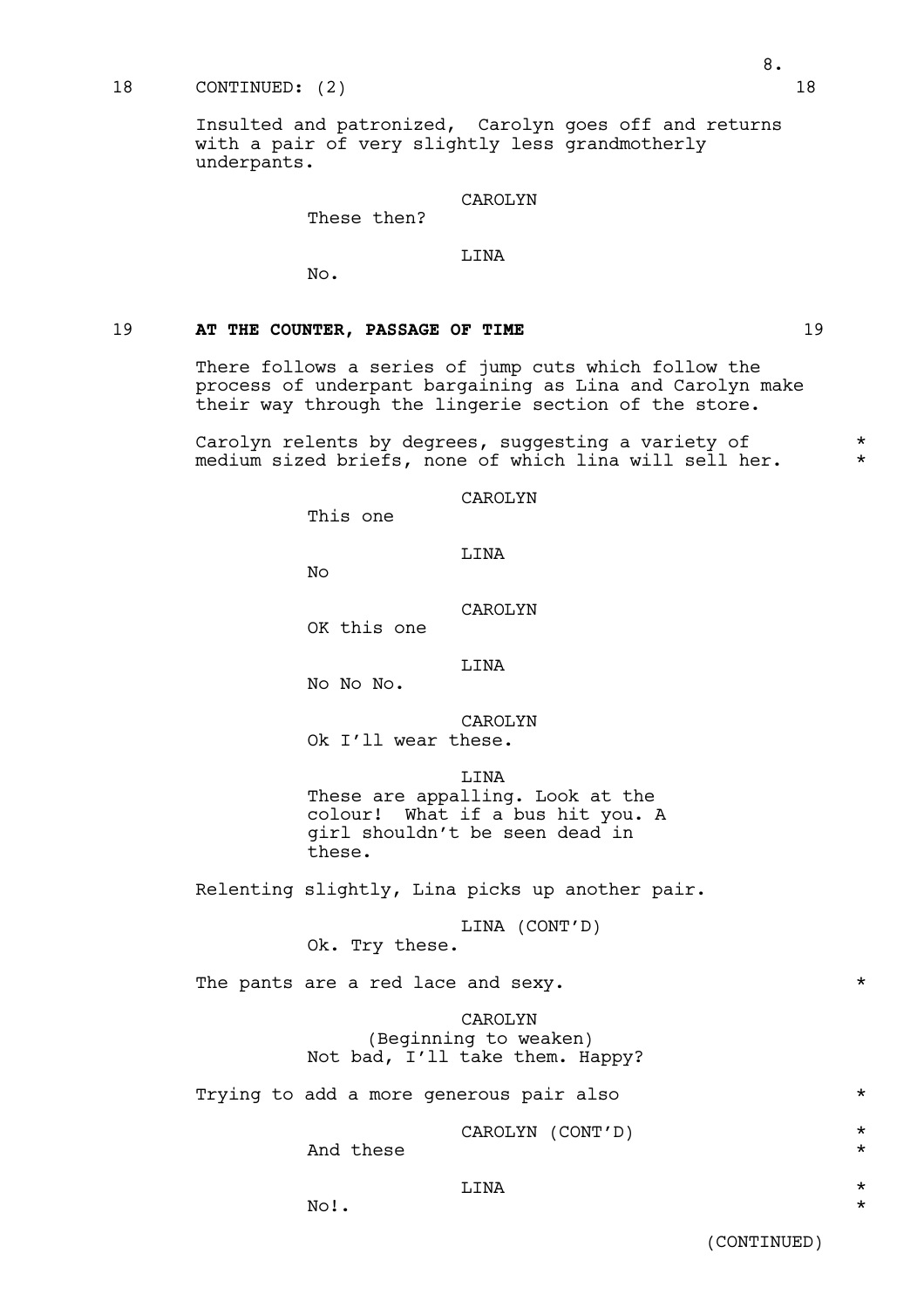It appears that the negotiations are about to recommence  $*$ but Carolyn finally give up, on impulse grabbing the lacy \* bra which comes with the red underpants

#### CAROLYN OK and the bra, whatever  $*$

#### 20 **EXT. SHOP. DAY.** 20

Carolyn emerges from the shop, clutching a bag with her purchases quite proudly.

She heads off up the street with new determination in her step.

Tango music starts to play.

#### 21 **INT. CRAPPY HOTEL ROOM. EVENING.** 21

Carolyn has laid out the dress and the red lacy undies on the bed.

# **EXT. CRAPPY HOTEL ROOM BALCONY. EVENING.**

Wrapped in a towel, Carolyn takes her worn out sensible \* underpants and throws them down into the open dumpsters  $*$ below.

She watches them fall in SLO MO -then looks up and shares \* a smile with a suburban Sophia Loren lady across the alley, who is unpegging some fairly sexy underwear of her own.

#### **INT. CRAPPY HOTEL ROOM. EVENING.**

As she prepares to go out we see a succession of quick cuts - just details.

The edit is quick and percussive, to the beat of the tango: Clip fingernails, unzip jeans, Clothes tossed in the laundry bin.

Constantly in the background, the music builds and keep building.

#### 22 **INTERCUT THE DANCERS** 22

The gypsy tango dancers, stamping and whirling.

# 23 **IN THE HOTEL ROOM** 23

Carolyn washing - dirt and the occasional chicken feather fall out of her hair when she rinses it.

(CONTINUED)

9.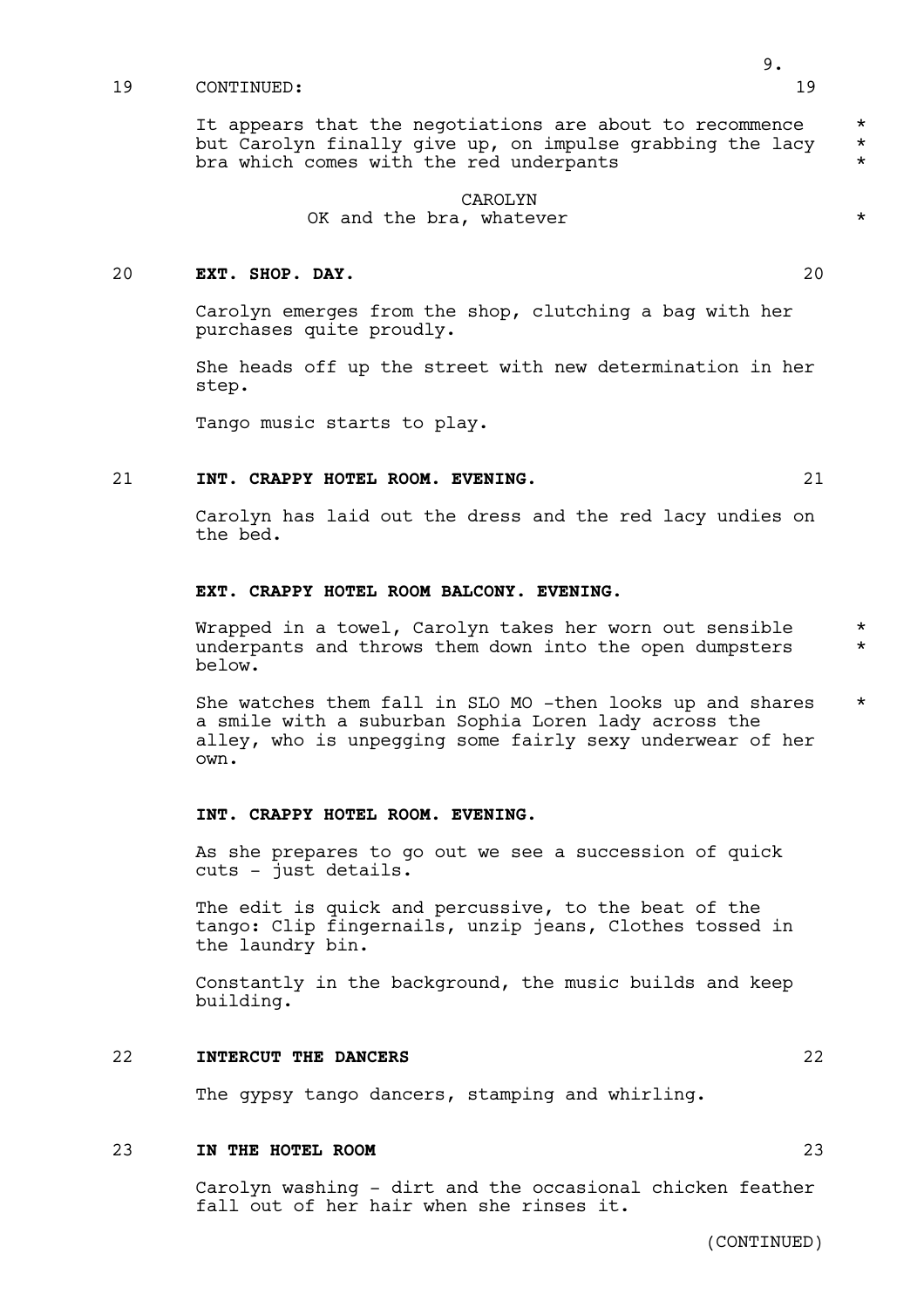Carolyn shaving her legs.

Carolyn pulling the red lace panties over her ankles and calves.

#### 24 **INTERCUT THE TANGO DANCERS** 24

Clapping and shouting to the music, a flash of teeth, a glimpse of bare leg as...

#### 25 **IN THE HOTEL ROOM** 25

Carolyn pulling the black dress over her head.

Lipstick, perfume, earrings, eye liner.

Check the mirror.

Wow. She actually looks pretty amazing.

#### 26 **INTERCUT THE TANGO DANCERS** 26

The music deafening.

The dancers sweating.

The gypsy whirling around and around...

#### 27 **EXT. THE MAIN STREET** 27

Carolyn steps out the door of the hotel and walks down the main street in evening light. A wiggle in her walk, a bounce in her step, the music playing in her head.

Men and women turn to watch her pass.

Her eyes meet a sexy guy sitting in a cafe. He offers a seat next to him.

She smiles, no thanks, and carries on....

# 28 **EXT. DANCE AREA. EVENING** 28

The gypsy couple and a younger couple - their adult children? - dance up a storm in the small plaza.

A guitarist and a percussionist provide the basis of the music, but it seems to be coming from everywhere. The crowd are loving it as much as the dancers.

As Carolyn arrives, the older couple break apart and the man sweeps over to her again.